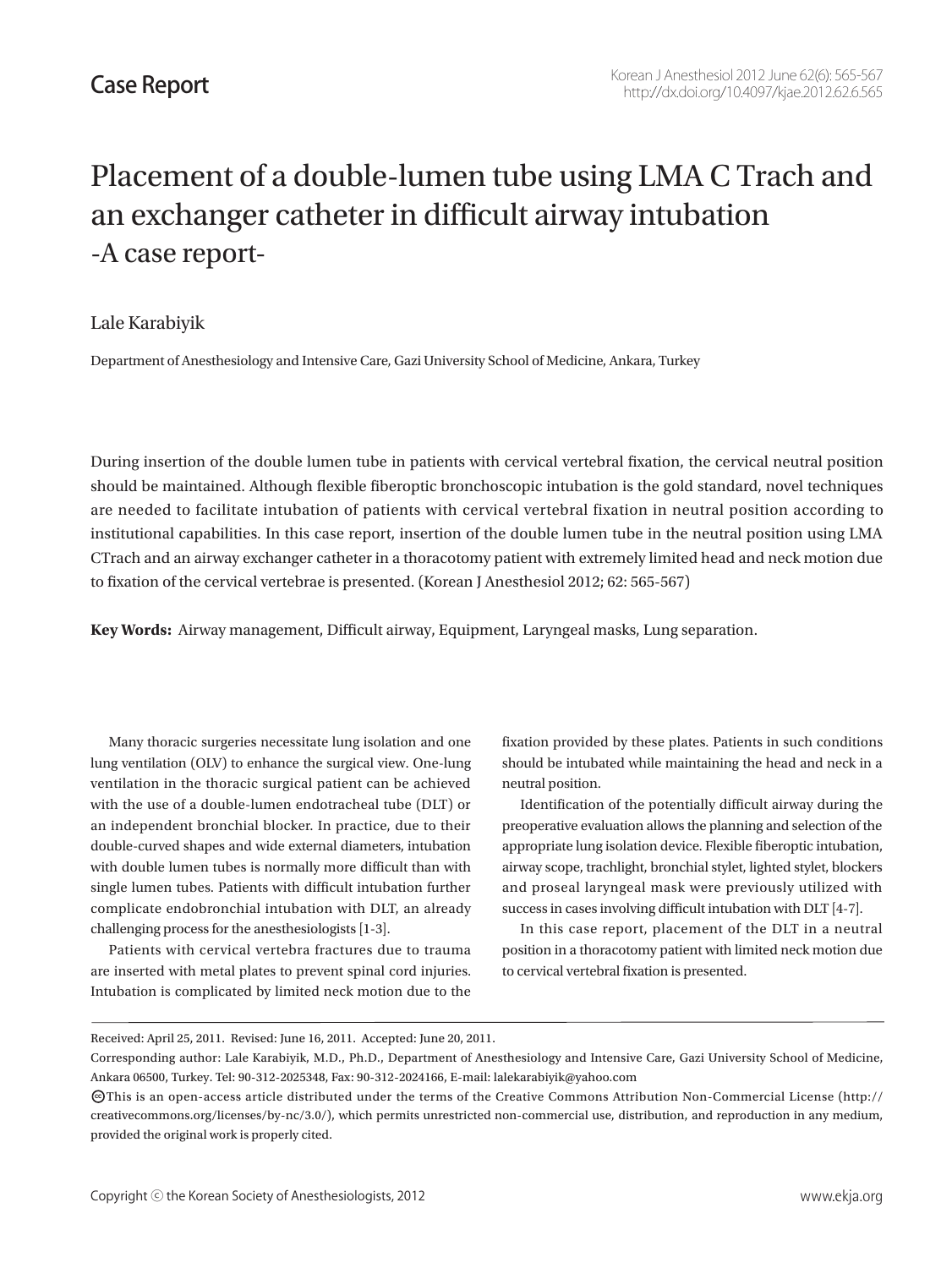## **Case Report**

A 65 year old male patient (174.5 cm in height, 77 kg in weight) with American Society of Anesthesiologists physical status classification II was scheduled for left lung upper lobe wedge resection under the left OLV with a DLT. Mouth opening was 3.5 cm and the Mallampati score was assessed as class 2 in the patient with normal teeth status. However, the head and neck motion, and especially extension were found to be highly limited  $( $30^\circ$ )$  by the bilateral metal plates and screws placed on cervical spine from vertebrae 2 to 6 following a trauma sustained 16 years ago (Fig. 1). There were neither neurological sequel or complications after the cervical spine fracture and fixation operation. Also, there were no signs of neurological symptoms during neck movement. Therefore, intubation was planned to be performed without laryngoscopy to maintain the head and neck in the neutral position.

Anesthesia was induced by 1 mg/kg of propofol and 0.6 mg/kg of rocuronium intravenously, and maintained by isoflurane in pure oxygen. Airway was maintained with face mask ventilation after muscle relaxation. Thereafter, ventilation was achieved through an anesthesia circuit by inserting a LMA Ctrach™ (LMA North America Inc, San Diego, USA) laryngeal mask number 4 after applying lubricant on the back side. Following the deconnection of the laryngeal mask from the anesthesia circuit upon achieving rima glottis view on the screen, a lubricated spiral tube number 7 was viewed on the screen and inserted into the trachea on the first attempt. LMA CTrach<sup>TM</sup> was then removed with the aid of a stabilizing rod. After the patient was ventilated for a few minutes, a 14 Fr/83 cm tube exchanger catheter (Cook Airway Exchange Catheter, Cook Incorporated, With Rapi-Fit<sup>®</sup> Adapters, Cook, USA) was insterted inside the tube. The single lumen tube was withdrawn and a lubricated left DLT number 37 (Broncho-Cath, Mallinckrodt Medical Athlone, Ireland) was advanced into the trachea through the tube exchanger catheter. After realizing



on the first attempt that it was on the right side, the tube was withdrawn up to the carina and successfully inserted into the left main bronchus on the second attempt. After the tube position was confirmed by auscultation, the patient was moved to a lateral decubitus position. During this procedure, oxygen saturation was maintained at more than 95%. Thoracotomy was performed and OLV was successfully applied on the patient.

#### **Discussion**

Special algorithms for lung separation have been defined in such patients, because in difficult intubation, DLT is expected to be even more difficult [1]. The flexible fiberoptic bronchoscope was not available in our clinic during the preparation of this case and therefore, taking into consideration the equipment available, intubation with a single lumen tube through LMA CTrach followed by substitution with a DLT through a tube exchanger catheter was planned and successfully executed.

LMA-Fastrach was designed as a laryngeal mask to facilitate tracheal intubation. LMA CTrach<sup>TM</sup>, on the other hand, is the modified version of the LMA Fastrach<sup>™</sup> with two fiberoptic objects added to the tip of the airway tube. It has a screen that provides continuous view during tracheal intubation. Intubation can be achieved with a single lumen tube in a neutral position without a laryngoscope through both LMA-Fastrach and LMA  $CTrach^{TM}$ . However, insertion of the DLT with a specific shape into the trachea is not possible through LMAs providing such intubation.

In the event that intubation is achieved with a single lumen tube, it is recommended that either an endobroncheal blocker is inserted through this tube or exchanged with a DLT [1]. In our case, we did not prefer the former approach because had an endobroncheal blocker been applied, its location would have to be confirmed with a flexible fiberoptic bronchoscope. The exchange catheter proposed in the other option needs to be of a size and length compatible with the tube to be exchanged. In our case, we preferred the latter method due to availability of an exchange cathether of a size and length suitable for passing through the endobrochial lumen of the DLT considered for exchange.

Algorithms recommended for intubation with DLT with difficult intubations include tube exchange through exchange catheter practices [1]. However, it is recommended that a catheter no shorter than 70 cm and with atraumatic properties (i.e. softtipped) be utilized for this purpose. Iatrogenic tracheobronchial ruptures due to intubation with an endobronchial doublelumen tubes are rare but can be life threatening [8,9]. Also, tracheal laceration after the use of an airway exchange catheter for DLT placement has been reported previously [10]. In our Fig. 1. Lateral and anteroposterior cervical x-ray of the patient. case, the catheter used for tube exchange was of sufficient